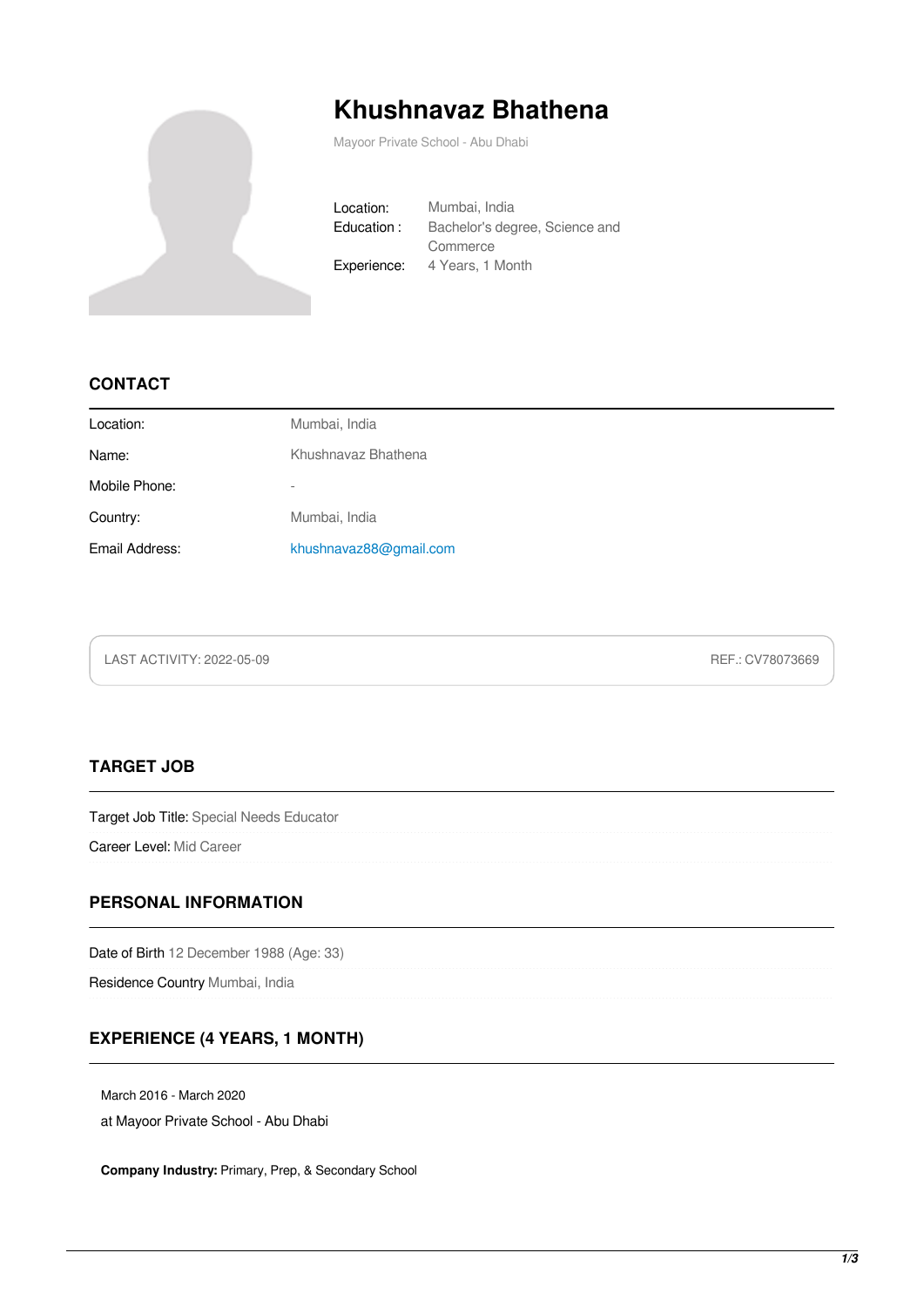## **Bachelor's degree, Science and Commerce**

at The University of MumbaiSt. Agnes High SchoolNew Skills AcademyNew Skills AcademyABTI instituteAsian College of Teachers

**Location:** India January 2015

Secured a First Class

## **Bachelor's degree, Science and Commerce**

at The University of MumbaiSt. Agnes High SchoolNew Skills AcademyNew Skills AcademyABTI instituteAsian College of Teachers

**Location:** India January 2015

Secured a First Class

## **High school or equivalent, Science and Commerce**

at The University of MumbaiSt. Agnes High SchoolNew Skills AcademyNew Skills AcademyABTI instituteAsian College of Teachers

**Location:** India January 2015

Secured a First Class

# **Master's degree, Clinical Psychology**

at The University of MumbaiSNDT University The University of MumbaiK.C. College of Arts

July 2009

Secured a First Class

## **Bachelor's degree, Clinical Psychology**

at The University of MumbaiSNDT University The University of MumbaiK.C. College of Arts

July 2009

Secured a First Class

## **High school or equivalent, Science and Commerce**

at The University of MumbaiK.C. College of Arts

February 2006

Secured a First Class